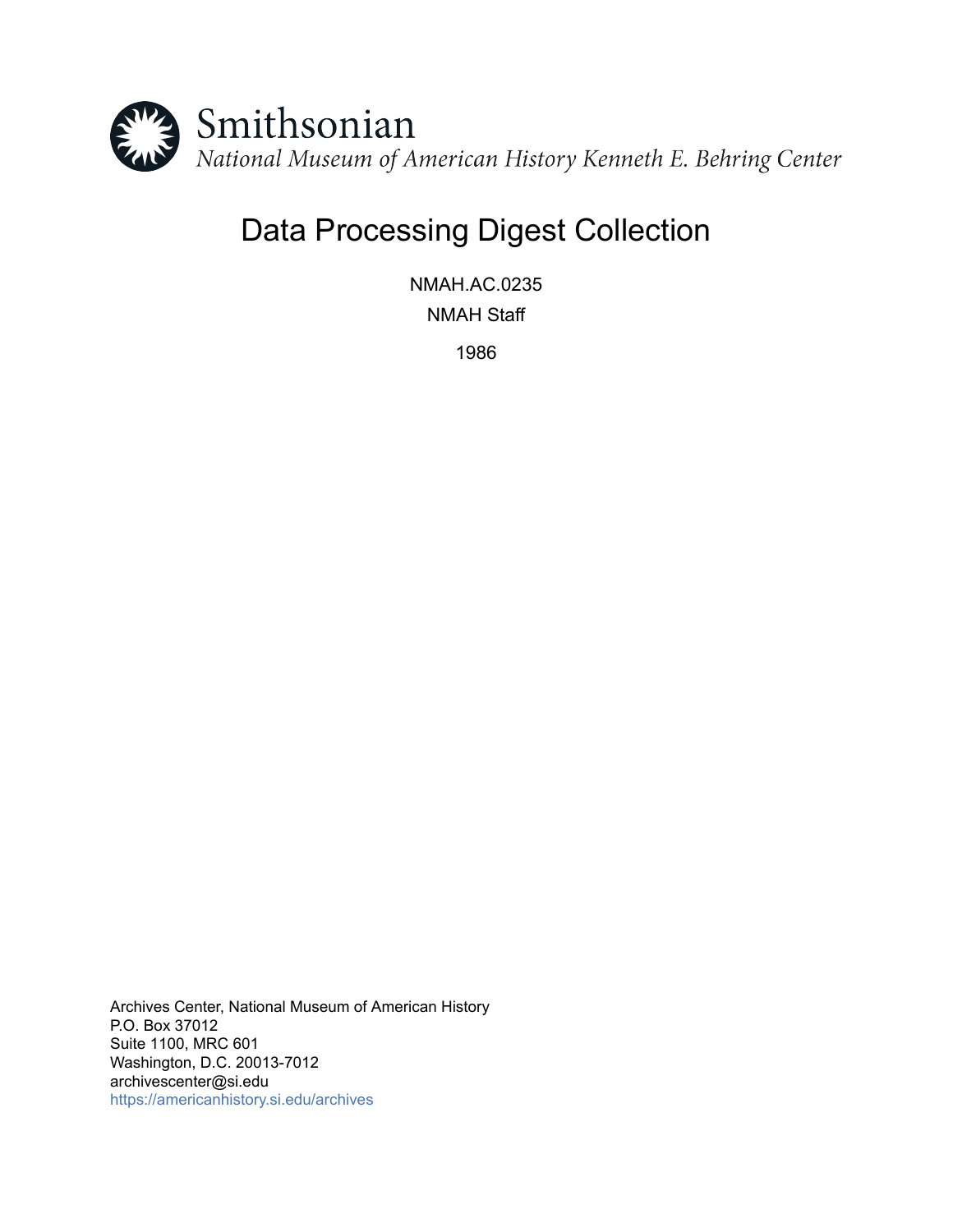# **Table of Contents**

<span id="page-1-0"></span>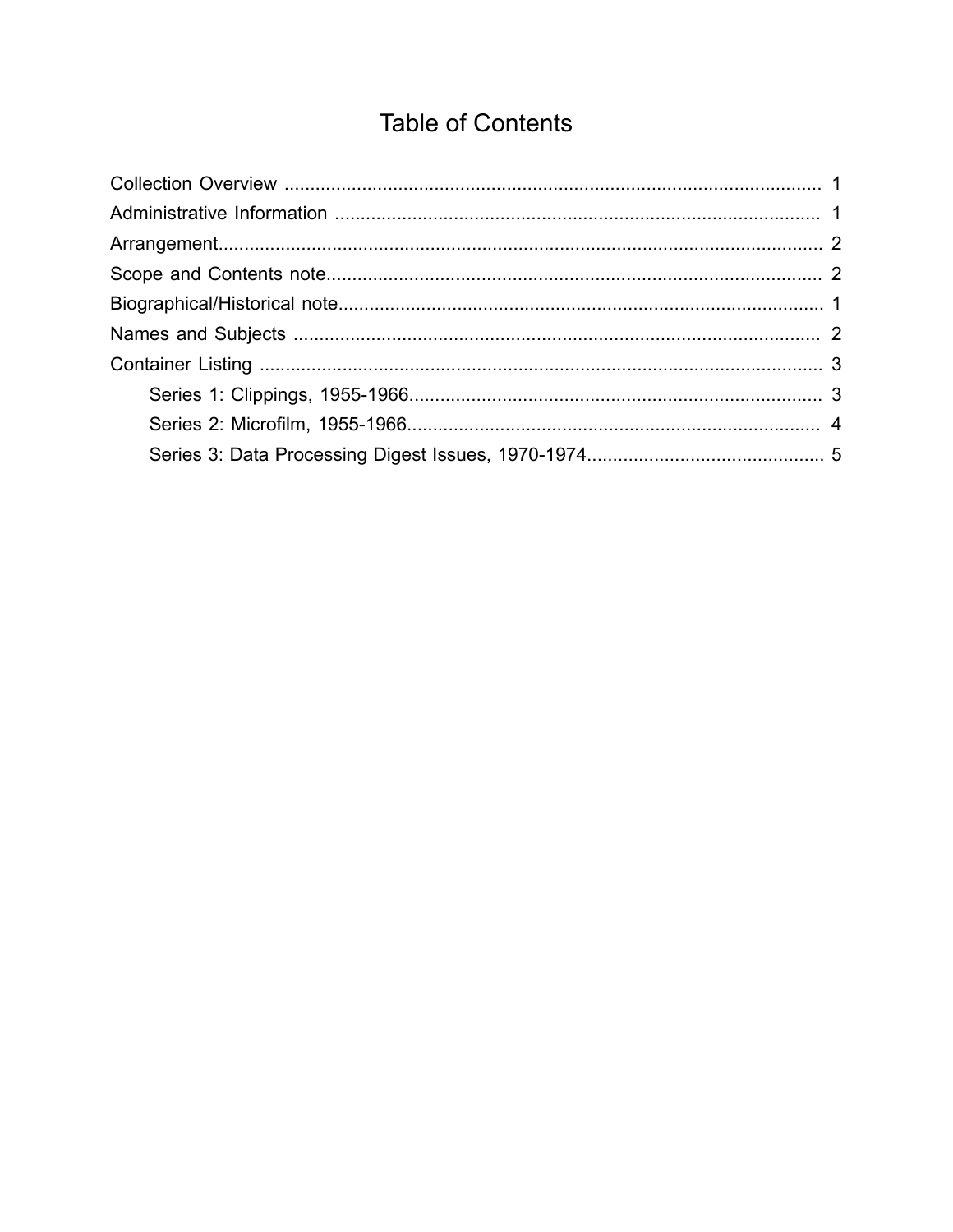#### <span id="page-2-0"></span>**Collection Overview**

| <b>Repository:</b> | Archives Center, National Museum of American History                                                                                                       |
|--------------------|------------------------------------------------------------------------------------------------------------------------------------------------------------|
| Title:             | Data Processing Digest Collection                                                                                                                          |
| Date:              | 1955-1974                                                                                                                                                  |
| Identifier:        | NMAH.AC.0235                                                                                                                                               |
| Source:            | National Museum of American History (U.S.). Division of Mathematics<br>National Museum of American History (U.S.). Division of Physical<br><b>Sciences</b> |
| Creator:           | Data Processing Digest, Inc.<br>Milligan, Margaret                                                                                                         |
| Extent:            | 15.6 Cubic feet (48 boxes)                                                                                                                                 |
| Language:          | English.                                                                                                                                                   |

### <span id="page-2-1"></span>**Administrative Information**

#### Acquisition Information

Collection donated by Data Processing Digest, 1968, 1972, 1976.

#### Ownership and Custodial History

Transferred to the Archives Center from the Division of Physical Sciences (now Division of Medicine and Science), September 12, 1986.

#### Processing Information

Collection processed by NMAH Staff, 1986

#### Preferred Citation

Data Processing Digest Collection,1955-1974, Archives Center, National Museum of American History.

#### **Restrictions**

Collection is open for research.

#### Conditions Governing Use

Collection items available for reproduction, but the Archives Center makes no guarantees concerning copyright restrictions. Other intellectual property rights may apply. Archives Center cost-recovery and use fees may apply when requesting reproductions.

#### <span id="page-2-2"></span>**Biographical Note**

The *Data Processing Digest* regularly reviews periodicals and books for quick reference. Monthly publication dealing only with material related to the computer industry.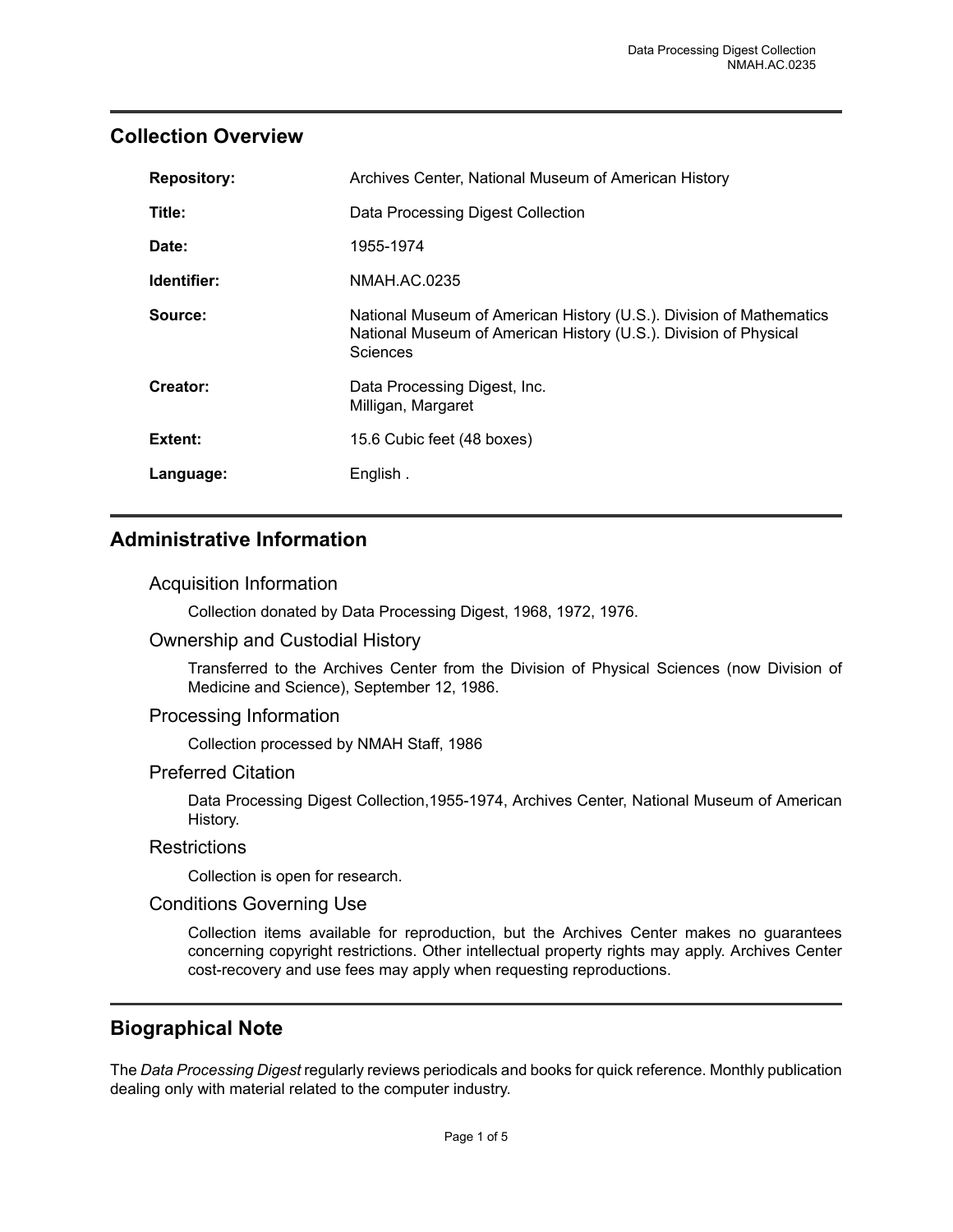#### <span id="page-3-1"></span>**Scope and Contents**

Magazine and newspaper clippings (1955-1974) from various sources, on the development of the computer industry; six rolls of microfilm (1955-1966); and issues of Data Processing Digest, 1970-1974.

#### <span id="page-3-0"></span>**Arrangement**

The collection is divided into three series. Series 1, Clippings, 1955-1966 Series 2, Microfilm, 6 rolls, 1955-1966 Series 3, Data Processing Digest Issues, 1970-1974

#### <span id="page-3-2"></span>Names and Subject Terms

This collection is indexed in the online catalog of the Smithsonian Institution under the following terms:

Subjects:

Computer peripherals Computer science **Computers** Mathematical instruments **Periodicals** 

Types of Materials:

Clippings -- 20th century Magazines (periodicals) -- 1950-1980 Microfilms **Newspapers** 

#### Names:

Cohen, Michael C. Naftaly, Stanley National Museum of American History (U.S.). Division of Mathematics National Museum of American History (U.S.). Division of Physical Sciences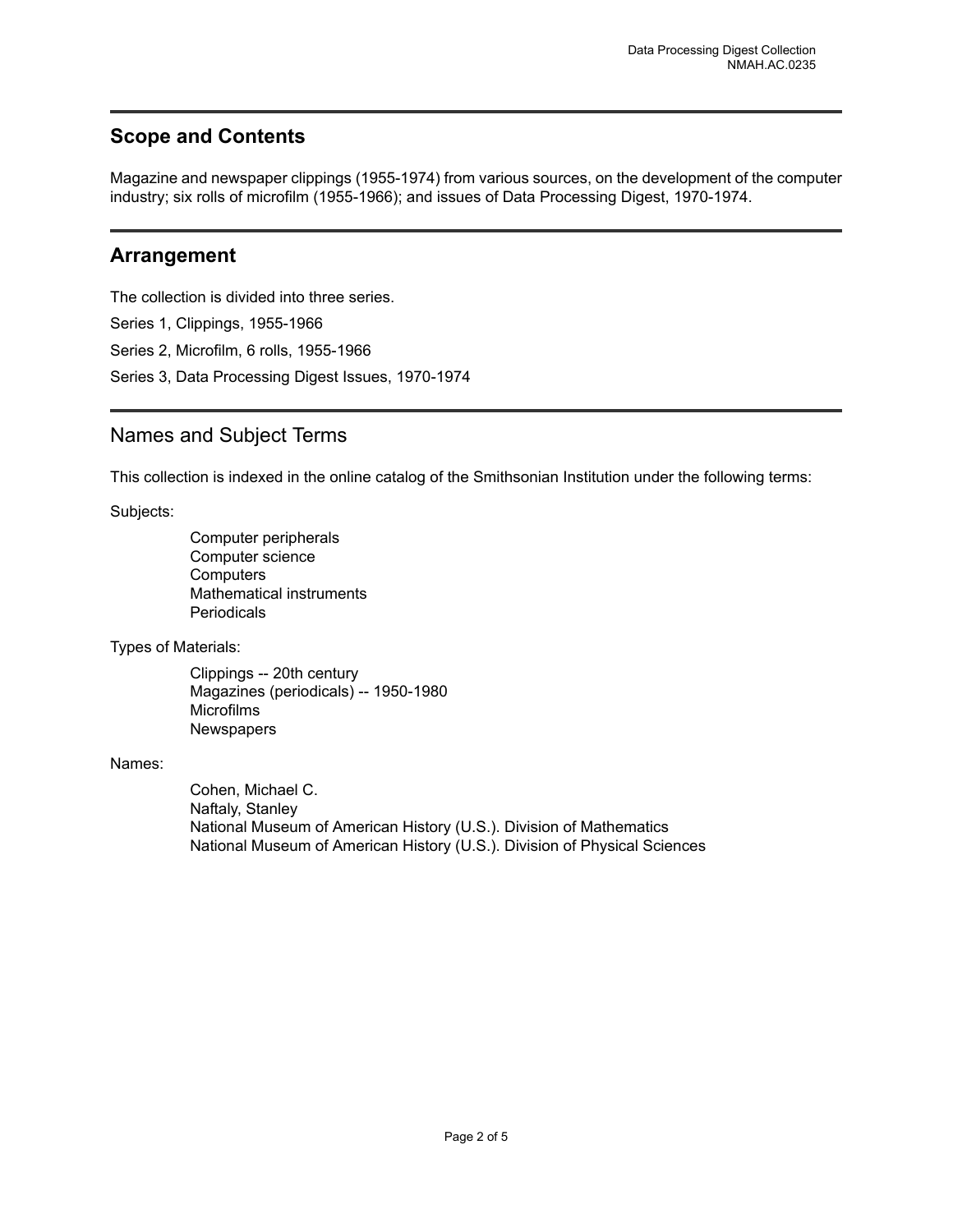# <span id="page-4-0"></span>**Container Listing**

<span id="page-4-1"></span>Series 1: Clippings, 1955-1966

Scope and Contents: Boxes 1-46.

*Return to Table of [Contents](#page-1-0)*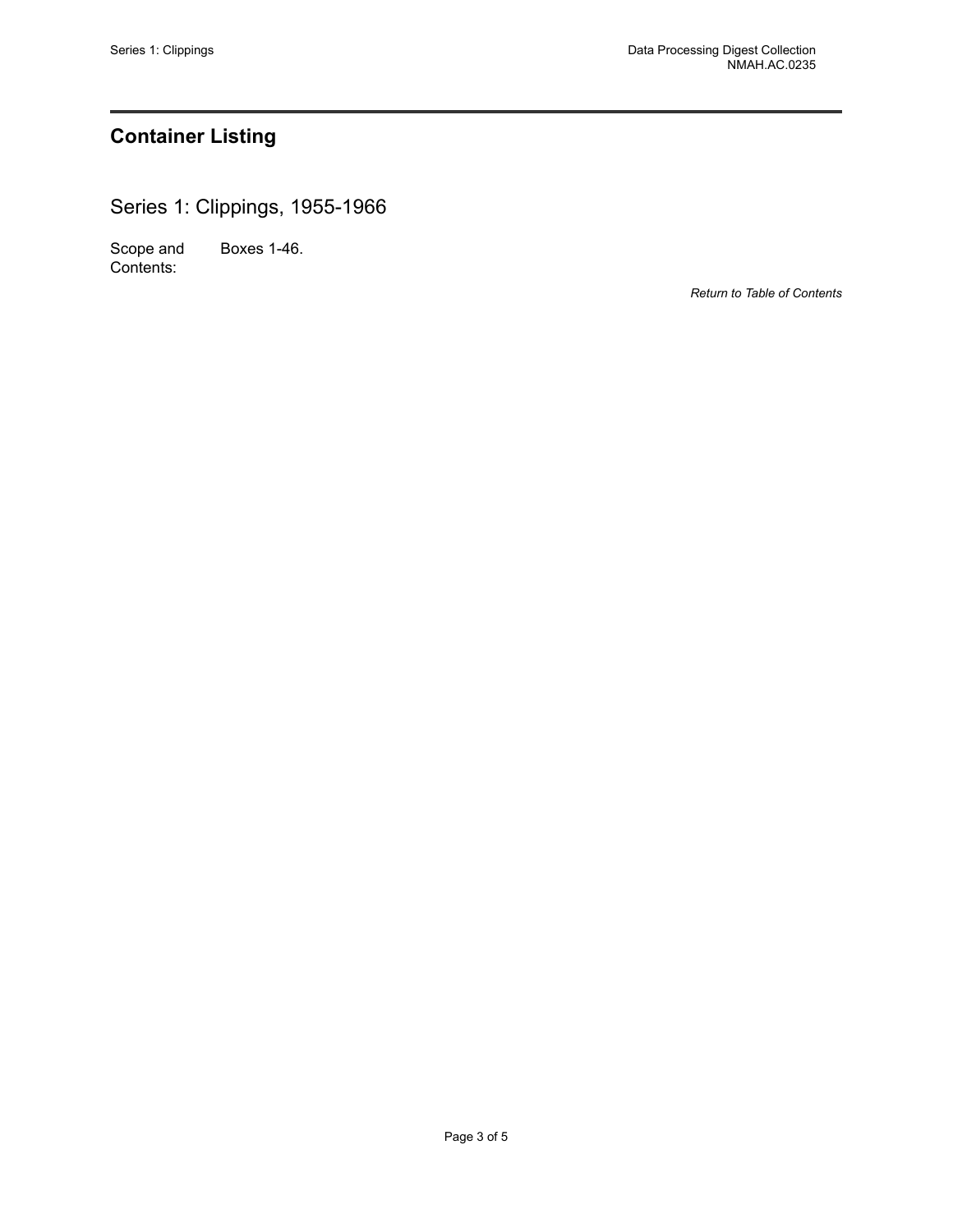# <span id="page-5-0"></span>Series 2: Microfilm, 1955-1966

*6 Microfilm Box 48*

*Return to Table of [Contents](#page-1-0)*